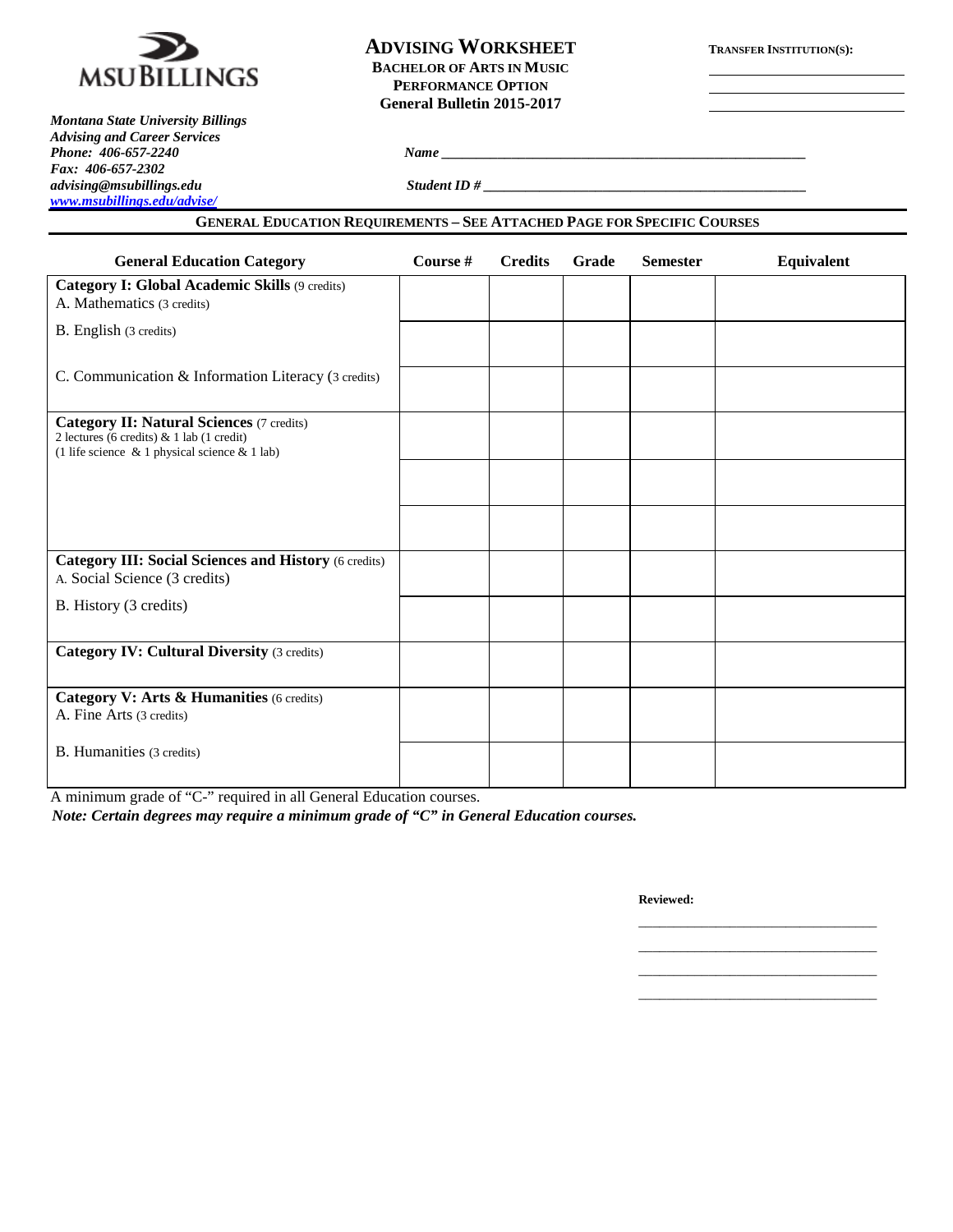# **GENERAL EDUCATION REQUIREMENTS**

| <b>CATEGORY I: GLOBAL ACADEMIC SKILLS</b><br>9 credits            |                                   |                                                               |           |  |  |
|-------------------------------------------------------------------|-----------------------------------|---------------------------------------------------------------|-----------|--|--|
| Students are required to take one course from each subcategory    |                                   |                                                               |           |  |  |
|                                                                   |                                   | <b>Subcategory A - Mathematics</b>                            | 3 credits |  |  |
| М                                                                 | 105                               | <b>Contemporary Mathematics</b>                               | 3         |  |  |
| М                                                                 | 114                               | <b>Extended Technical Mathematics</b>                         | 3         |  |  |
| М                                                                 | 121                               | College Algebra                                               | 3         |  |  |
| М                                                                 | 122                               | College Trigonometry                                          | 3         |  |  |
| М                                                                 | 131                               | Mathematics for Elementary Teachers II                        | 3         |  |  |
| М                                                                 | 143                               | <b>Finite Mathematics</b>                                     | 4         |  |  |
| М                                                                 | 161                               | Survey of Calculus                                            | 3         |  |  |
| М                                                                 | 171                               | Calculus I                                                    | 4         |  |  |
| <b>STAT</b>                                                       | 141                               | <b>Introduction to Statistical Concepts</b>                   | 3         |  |  |
| <b>STAT</b>                                                       | Introduction to Statistics<br>216 |                                                               |           |  |  |
|                                                                   |                                   | <b>Subcategory B - English</b>                                | 3 credits |  |  |
| WRIT                                                              | 101                               | College Writing I                                             | 3         |  |  |
| WRIT                                                              | 121                               | Introduction to Technical Writing                             | 3         |  |  |
| WRIT                                                              | 122                               | <b>Introduction to Business Writing</b>                       | 3         |  |  |
| WRIT                                                              | 201                               | College Writing II                                            | 3         |  |  |
| WRIT                                                              | 220                               | Business & Professional Writing                               | 3         |  |  |
| WRIT                                                              | 221                               | Intermediate Technical Writing                                | 3         |  |  |
|                                                                   |                                   | Subcategory C- Communication & Information Literacy 3 credits |           |  |  |
| <b>COMX</b>                                                       | 111                               | Introduction to Public Speaking                               | 3         |  |  |
| <b>COMX</b>                                                       | 115                               | Introduction to Interpersonal Communication 3                 |           |  |  |
| LS                                                                | 125                               | Research in the Information Age                               | 3         |  |  |
| <b>BMIS</b>                                                       | 150                               | Computer Literacy                                             | 3         |  |  |
| <b>CATEGORY II: NATURAL SCIENCES</b><br>6 cr. lecture & 1 cr. lab |                                   |                                                               |           |  |  |

*Students are required to take one course from each subcategory and* 

|                            |     | at least one corresponding lab or Integrated Sciences          |              |                                                              |     | <b>CATEGORY V: ARTS &amp; HUMANITIES</b>   | 6 cre      |  |  |
|----------------------------|-----|----------------------------------------------------------------|--------------|--------------------------------------------------------------|-----|--------------------------------------------|------------|--|--|
|                            |     | <b>Subcategory A – Life Sciences</b>                           | 3-4 credits  | Students are required to take one course from each subcatego |     |                                            |            |  |  |
| <b>BIOB</b>                | 101 | Discover Biology                                               | 3            |                                                              |     | Subcategory $A$ – Fine Arts                | 3 cre      |  |  |
| <b>BIOB</b>                | 102 | Discover Biology Lab                                           | 1            | ARTZ                                                         | 101 | <b>Art Fundamentals</b>                    |            |  |  |
| <b>BIOB</b>                | 160 | Principles of Living Systems                                   | 3            | ARTZ                                                         | 105 | Visual Language-Drawing                    |            |  |  |
| <b>BIOB</b>                | 161 | Principles of Living Systems Lab                               | 1            | ARTZ                                                         | 131 | Ceramics for Non-majors                    |            |  |  |
|                            |     | <b>Subcategory B - Physical Sciences</b>                       | 3-4 credits  | <b>CRWR</b>                                                  | 240 | Intro Creative Writing Workshop            |            |  |  |
| <b>ASTR</b>                | 110 | Introduction to Astronomy                                      | 3            | <b>FILM</b>                                                  | 160 | Introduction to World Cinema               |            |  |  |
| <b>ASTR</b>                | 111 | Introduction to Astronomy Lab                                  | 1            | <b>LIT</b>                                                   | 270 | Film & Literature                          |            |  |  |
| <b>CHMY</b>                | 121 | Introduction to General Chemistry                              | 3            | <b>MART</b>                                                  | 260 | <b>Computer Presentation and Animation</b> |            |  |  |
| <b>CHMY</b>                | 122 | Introduction to General Chemistry Lab                          | 1            | MUSI                                                         | 101 | <b>Enjoyment of Music</b>                  |            |  |  |
| <b>CHMY</b>                | 141 | College Chemistry I                                            | 3            | <b>MUSI</b>                                                  | 114 | Band: MSUB Symphonic                       |            |  |  |
| <b>CHMY</b>                | 142 | College Chemistry Laboratory I                                 | $\mathbf{1}$ | <b>MUSI</b>                                                  | 131 | Jazz Ensemble I: MSUB                      |            |  |  |
| <b>GEO</b>                 | 101 | Introduction to Physical Geology                               | 3            | <b>MUSI</b>                                                  | 147 | Choral Ensemble: University Chorus         |            |  |  |
| <b>GEO</b>                 | 102 | Introduction to Physical Geology Laboratory                    | $\mathbf{1}$ | PHOT                                                         | 154 | <b>Exploring Digital Photography</b>       |            |  |  |
| <b>GPHY</b>                | 111 | Introduction to Physical Geography                             | 3            | <b>THTR</b>                                                  | 101 | Introduction to Theatre                    |            |  |  |
| <b>GPHY</b>                | 112 | Introduction to Physical Geography Lab                         | $\mathbf{1}$ | <b>THTR</b>                                                  | 120 | Introduction to Acting I                   |            |  |  |
| <b>PHSX</b>                | 103 | Our Physical World                                             | 3            |                                                              |     | <b>Subcategory B - Humanities</b>          | 3 cre      |  |  |
| <b>PHSX</b>                | 104 | Our Physical World Lab                                         | 1            | ARTH                                                         | 150 | Introduction to Art History                |            |  |  |
| <b>PHSX</b>                | 205 | College Physics I                                              | 3            | <b>HONR</b>                                                  | 111 | Perspectives and Understanding             |            |  |  |
| <b>PHSX</b>                | 206 | College Physics I Lab                                          | 1            | <b>LIT</b>                                                   | 110 | Introduction to Literature                 |            |  |  |
| <b>PHSX</b>                | 105 | Fundamentals of Physical Science                               | 3            | <b>LIT</b>                                                   | 240 | The Bible as Literature                    |            |  |  |
| <b>PHSX</b>                | 106 | Fundamentals of Physical Science Lab                           | 1            | PHL                                                          | 110 | Introduction to Ethics                     |            |  |  |
| <b>Integrated Sciences</b> |     |                                                                |              | PHL                                                          | 111 | Philosophies of Life                       |            |  |  |
|                            |     | SCIN 101, 102, 103, 104 Integrated Sciences                    | 3, 1, 3, 1   |                                                              |     |                                            |            |  |  |
|                            |     | <b>CATEGORY III: SOCIAL SCIENCES AND HISTORY</b>               | 6 credits    | <b>Total</b>                                                 |     |                                            |            |  |  |
|                            |     | Students are required to take one course from each subcategory |              |                                                              |     |                                            |            |  |  |
|                            |     | <b>Subcategory A – Social Sciences</b>                         | 3 credits    |                                                              |     |                                            |            |  |  |
| <b>ANTY</b>                | 217 | Physical Anthropology & Archeology                             | 3            |                                                              |     |                                            |            |  |  |
| <b>BGEN</b>                | 105 | <b>Introduction to Business</b>                                | 3            |                                                              |     |                                            |            |  |  |
| <b>COMX</b>                | 106 | Communicating in a Dynamic Workplace                           | 3            |                                                              |     |                                            |            |  |  |
| <b>PSYX</b>                | 231 | <b>Human Relations</b>                                         | 3            |                                                              |     |                                            |            |  |  |
| <b>ECNS</b>                | 201 | Principles of Microeconomics                                   | 3            |                                                              |     |                                            |            |  |  |
| <b>ECNS</b>                | 202 | Principles of Macroeconomics                                   | 3            |                                                              |     |                                            |            |  |  |
| <b>EDU</b>                 | 105 | <b>Education and Democracy</b>                                 | 3            |                                                              |     |                                            |            |  |  |
| <b>GPHY</b>                | 141 | Geography of World Regions                                     | 3            |                                                              |     |                                            |            |  |  |
| HTH                        | 110 | Personal Health and Wellness                                   | 3            |                                                              |     |                                            |            |  |  |
| <b>PSCI</b>                | 220 | Introduction to Comparative Government                         | 3            |                                                              |     |                                            |            |  |  |
| <b>PSCI</b>                | 210 | Introduction to American Government                            | 3            |                                                              |     |                                            |            |  |  |
| <b>PSYX</b>                | 100 | Introduction to Psychology                                     | 3            |                                                              |     |                                            |            |  |  |
| <b>PSYX</b>                | 231 | Human Relations                                                | 3            |                                                              |     |                                            |            |  |  |
| SOCI                       | 101 | Introduction to Sociology                                      | 3            |                                                              |     |                                            |            |  |  |
| SOCI                       | 201 | Social Problems                                                | 3            |                                                              |     |                                            |            |  |  |
|                            |     | Course                                                         |              | <b>Credits</b>                                               |     | Grade<br><b>Semester</b>                   | Equivalent |  |  |

| <b>Subcategory B - History</b> |     |                                         | 3 credits |
|--------------------------------|-----|-----------------------------------------|-----------|
| <b>HSTA</b>                    | 101 | American History I                      | 3         |
| <b>HSTA</b>                    | 102 | American History II                     | 3         |
| <b>HSTR</b>                    | 101 | Western Civilization I                  | 3         |
| <b>HSTR</b>                    | 102 | <b>Western Civilization II</b>          | 3         |
| <b>HSTR</b>                    | 103 | Honors Western Civilization I           | 3         |
| <b>HSTR</b>                    | 104 | Honors Western Civilization II          | 3         |
| <b>PSCI</b>                    | 230 | Introduction to International Relations | 3         |

|             | <b>CATEGORY IV: CULTURAL DIVERSITY</b><br>3 credits |                                             |   |  |  |  |
|-------------|-----------------------------------------------------|---------------------------------------------|---|--|--|--|
| <b>ANTY</b> | 220                                                 | Culture and Society                         | 3 |  |  |  |
| <b>ARTH</b> | 160                                                 | Global Visual Culture                       | 3 |  |  |  |
| <b>COMX</b> | 212                                                 | Introduction to Intercultural Communication | 3 |  |  |  |
| <b>GPHY</b> | 121                                                 | Human Geography                             | 3 |  |  |  |
| HTH         | 270                                                 | <b>Global Health Issues</b>                 | 3 |  |  |  |
| LIT         | 230                                                 | World Literature Survey                     | 3 |  |  |  |
| MUSI        | 207                                                 | World Music                                 | 3 |  |  |  |
| <b>NASX</b> | 105                                                 | Introduction to Native American Studies     | 3 |  |  |  |
| <b>NASX</b> | 205                                                 | Native Americans in Contemporary Society    | 3 |  |  |  |
| PHL         | 271                                                 | Indian Philosophies and Religions           | 3 |  |  |  |
| PHL.        | 272                                                 | Chinese Philosophies and Religions          | 3 |  |  |  |
| <b>REHA</b> | 201                                                 | Introduction to Diversity                   | 3 |  |  |  |
| <b>RLST</b> | 170                                                 | The Religious Quest                         | 3 |  |  |  |
| A&SC/       |                                                     |                                             |   |  |  |  |
| SOCI/WS 274 |                                                     | Women, Culture, and Society                 | 3 |  |  |  |
| SPNS        | 150                                                 | The Hispanic Tradition                      | 3 |  |  |  |

# **CATEGORY V: ARTS & HUMANITIES 6 credits**

| Students are required to take one course from each subcategory |     |                                        |           |  |  |
|----------------------------------------------------------------|-----|----------------------------------------|-----------|--|--|
|                                                                |     | <b>Subcategory A - Fine Arts</b>       | 3 credits |  |  |
| ARTZ                                                           | 101 | Art Fundamentals                       | 3         |  |  |
| ARTZ                                                           | 105 | Visual Language-Drawing                | 3         |  |  |
| ARTZ                                                           | 131 | Ceramics for Non-majors                | 3         |  |  |
| CRWR                                                           | 240 | <b>Intro Creative Writing Workshop</b> | 3         |  |  |
| FII M                                                          | 160 | Introduction to World Cinema           | 3         |  |  |
| LIT <sub></sub>                                                | 270 | Film & Literature                      | 3         |  |  |
| MART                                                           | 260 | Computer Presentation and Animation    | 3         |  |  |
| MUSI                                                           | 101 | <b>Enjoyment of Music</b>              | 3         |  |  |
| MUSI                                                           | 114 | Band: MSUB Symphonic                   | 1         |  |  |
| MUSI                                                           | 131 | Jazz Ensemble I: MSUB                  |           |  |  |
| MUSI                                                           | 147 | Choral Ensemble: University Chorus     |           |  |  |
| PHOT                                                           | 154 | <b>Exploring Digital Photography</b>   | 3         |  |  |
| THTR                                                           | 101 | Introduction to Theatre                | 3         |  |  |
| THTR                                                           | 120 | Introduction to Acting I               | 3         |  |  |
|                                                                |     | <b>Subcategory B - Humanities</b>      | 3 credits |  |  |
| ARTH                                                           | 150 | Introduction to Art History            | 3         |  |  |
| <b>HONR</b>                                                    | 111 | Perspectives and Understanding         | 3         |  |  |
| <b>LIT</b>                                                     | 110 | Introduction to Literature             | 3         |  |  |
| LIT                                                            | 240 | The Bible as Literature                | 3         |  |  |
| PHL                                                            | 110 | Introduction to Ethics                 | 3         |  |  |
| PHL                                                            | 111 | Philosophies of Life                   | 3         |  |  |
|                                                                |     |                                        |           |  |  |

- **Total 31**
- 

*A minimum grade of C or better is required in all major coursework*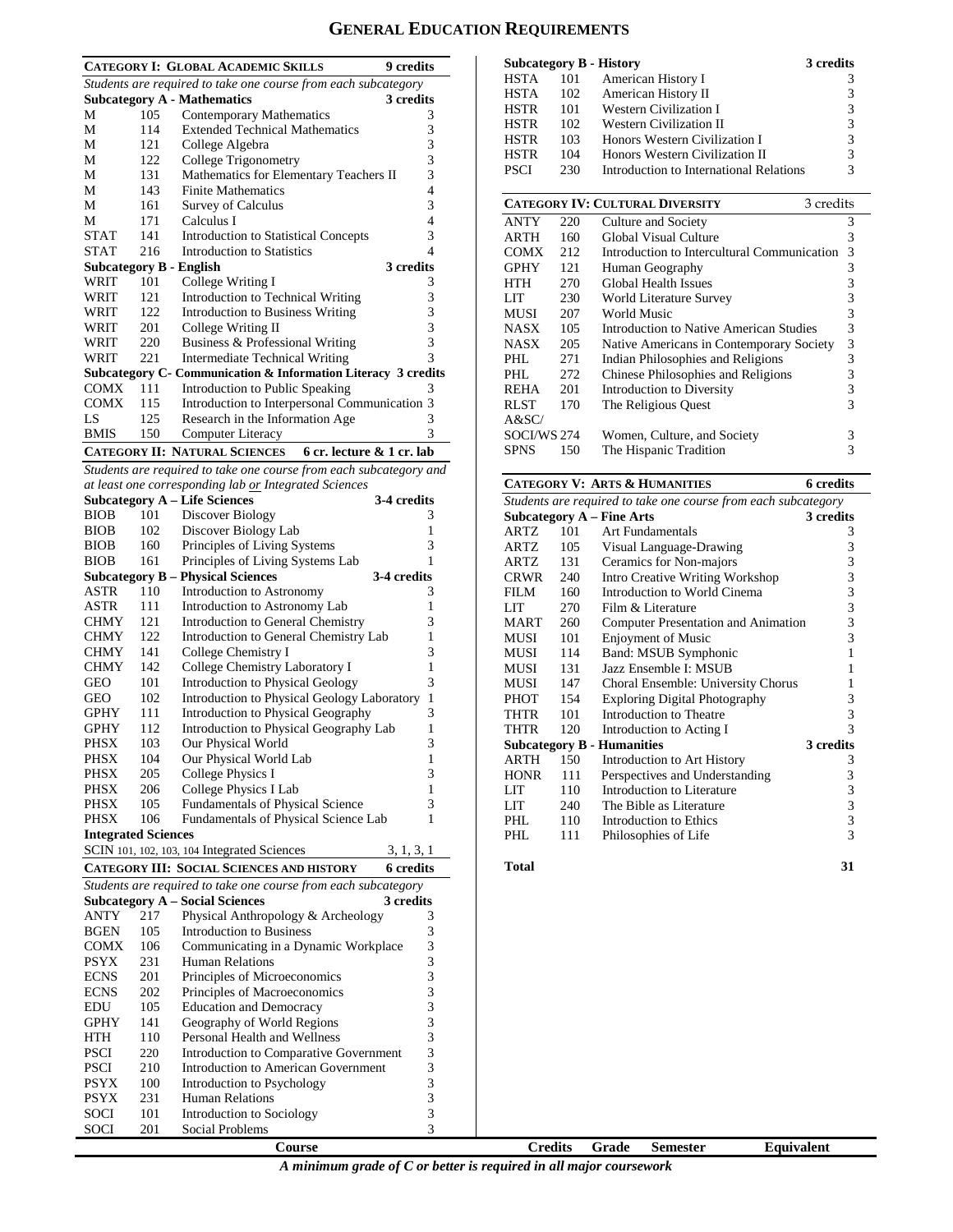| <b>Required Courses</b><br><b>Core Theory Sequence</b> |     |                             |   |  |  |  |  |
|--------------------------------------------------------|-----|-----------------------------|---|--|--|--|--|
| <b>MUSI</b>                                            | 105 | Music Theory 1              | 3 |  |  |  |  |
| <b>MUSI</b>                                            | 106 | Music Theory II             | 3 |  |  |  |  |
| <b>MUSI</b>                                            | 135 | Keyboard Skills I           |   |  |  |  |  |
| <b>MUSI</b>                                            | 136 | Keyboard Skills II          |   |  |  |  |  |
| <b>MUSI</b>                                            | 140 | Aural Perception I          |   |  |  |  |  |
| <b>MUSI</b>                                            | 141 | Aural Perception II         |   |  |  |  |  |
| <b>MUSI</b>                                            | 205 | Music Theory III            | 3 |  |  |  |  |
| <b>MUSI</b>                                            | 206 | Music Theory IV             | 3 |  |  |  |  |
| <b>MUSI</b>                                            | 235 | Keyboard Skills III         |   |  |  |  |  |
| <b>MUSI</b>                                            | 236 | Keyboard Skills IV          |   |  |  |  |  |
| <b>MUSI</b>                                            | 240 | <b>Aural Perception III</b> |   |  |  |  |  |
| <b>MUSI</b>                                            | 241 | <b>Aural Perception IV</b>  |   |  |  |  |  |

| <sup>A</sup> MUSI | 207 | World Music                                                | 3              |  |  |  |
|-------------------|-----|------------------------------------------------------------|----------------|--|--|--|
| <b>MUSI</b>       | 301 | Music History I                                            | 3              |  |  |  |
| <b>MUSI</b>       | 302 | Music History II                                           | 3              |  |  |  |
|                   |     | Two (2) credits of conducting selected from the following: |                |  |  |  |
| <b>MUSI</b>       | 335 | <b>Instrumental Conducting</b>                             | $\overline{2}$ |  |  |  |
| <b>MUSI</b>       | 336 | Choral Conducting                                          |                |  |  |  |
| <b>MUSI</b>       | 399 | Junior Recital                                             |                |  |  |  |
| <b>MUSI</b>       | 440 | Orchestration                                              | 3              |  |  |  |
| <b>MUSI</b>       | 443 | Music Form and Style                                       | 3              |  |  |  |
| <b>MUSI</b>       | 499 | <b>Senior Recital</b>                                      |                |  |  |  |
| 39 credits        |     |                                                            |                |  |  |  |

| <sup>39</sup> credits |
|-----------------------|
|                       |

| <b>Performance</b>                                                                                                                                                                                                  |  |  |
|---------------------------------------------------------------------------------------------------------------------------------------------------------------------------------------------------------------------|--|--|
| Four (4) credits of Applied Study selected from the following:                                                                                                                                                      |  |  |
| MUSI 195 A, B, C, D, E, F, G, H, I, J, K, L, M, N, O, or P                                                                                                                                                          |  |  |
|                                                                                                                                                                                                                     |  |  |
|                                                                                                                                                                                                                     |  |  |
|                                                                                                                                                                                                                     |  |  |
|                                                                                                                                                                                                                     |  |  |
| Four (4) credits selected from the following performance ensembles, any of which may be repeated:<br>MUSI 108 Orchestra (MSUB), ^MUSI 114 Band (MSUB Symphonic), ^MUSI 147 Choral Ensemble (MSUB University Chorus) |  |  |
|                                                                                                                                                                                                                     |  |  |
|                                                                                                                                                                                                                     |  |  |
|                                                                                                                                                                                                                     |  |  |
|                                                                                                                                                                                                                     |  |  |
| Four (4) credits of Advanced Applied Study selected from the following:                                                                                                                                             |  |  |
| MUSI 395 A, B, C, D, E, F, G, H, I, J, K, L, M, N, O, or P                                                                                                                                                          |  |  |
|                                                                                                                                                                                                                     |  |  |
|                                                                                                                                                                                                                     |  |  |
|                                                                                                                                                                                                                     |  |  |
|                                                                                                                                                                                                                     |  |  |
| Four (4) credits selected from the following performance ensembles, any of which may be repeated:                                                                                                                   |  |  |
| MUSI 364 (Symphonic Band), MUSI 365 (Symphony Orchestra), and MUSI 312 (Choir III: University Chorus)                                                                                                               |  |  |
|                                                                                                                                                                                                                     |  |  |
|                                                                                                                                                                                                                     |  |  |
|                                                                                                                                                                                                                     |  |  |
|                                                                                                                                                                                                                     |  |  |

^These courses may only be counted towards the required courses, not the General Education requirements.

**Upper Divisional Juries:** Music majors must pass an upper divisional jury before registering for 300-level Advanced Music courses. Students must apply for admittance to upper divisional courses with the chairperson at least two weeks prior to the proposed jury date.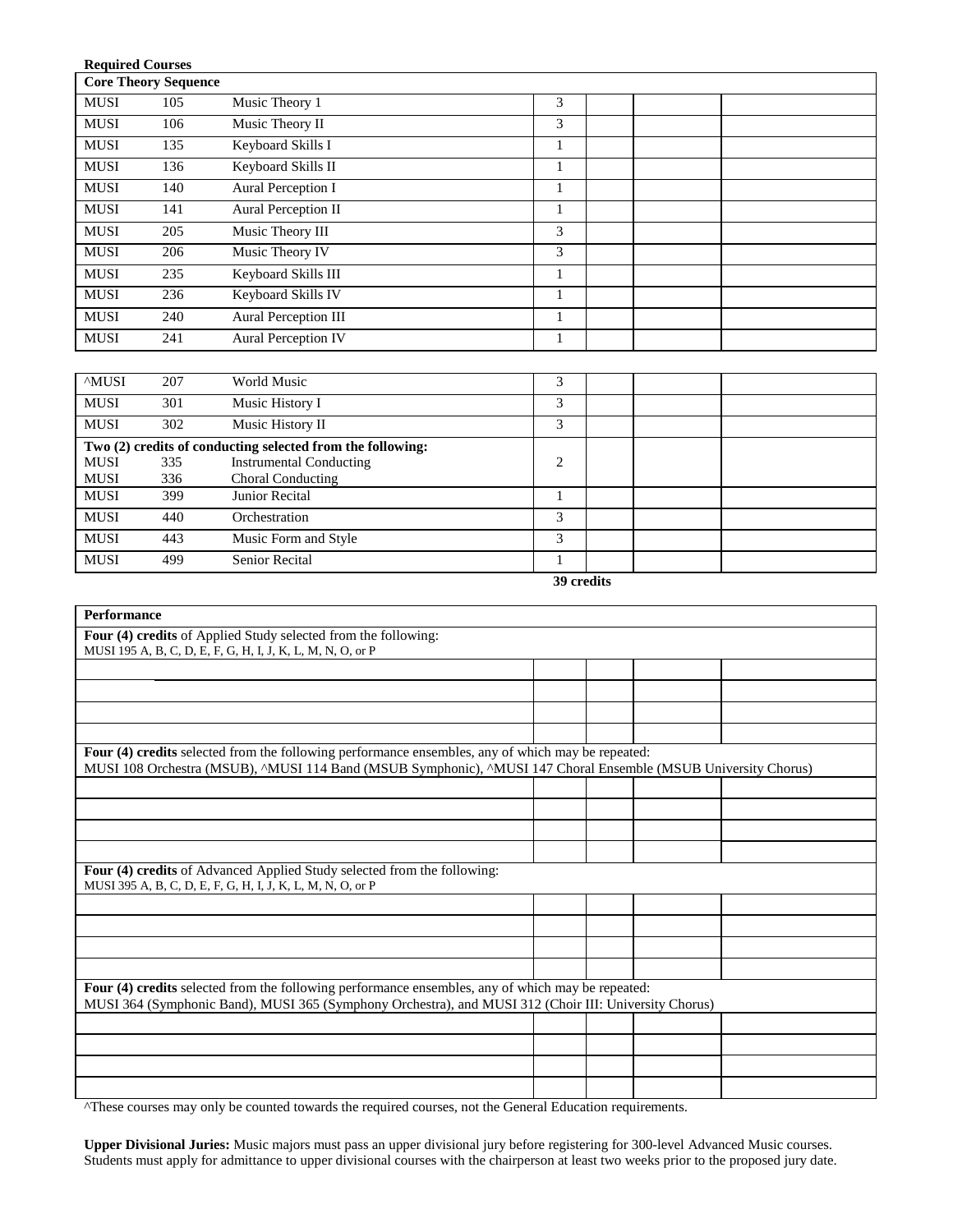Following are the upper divisional requirements: 1) A closed audition before a faculty committee. This audition may be performed during the semester, or during semester end juries. It must be at least 30 minutes in length and consist of at least two solo works of varying styles that demonstrate appropriate technical and musical ability as well as scales and other performance requirements specified by the student's applied teacher, and 2) a working copy of the student's transcript to verify satisfactory progress in MUSI 205, 235, and 241.

| <b>Music Technology</b><br>MUST 294 Seminar: Recording Technology |                          |                                                                                            | $\overline{2}$ |  |  |
|-------------------------------------------------------------------|--------------------------|--------------------------------------------------------------------------------------------|----------------|--|--|
|                                                                   | <b>Advanced Pedagogy</b> |                                                                                            |                |  |  |
|                                                                   |                          | The following courses are required of all <b>piano</b> students:                           |                |  |  |
| <b>MUSE</b>                                                       | 330                      | Keyboard Pedagogy                                                                          | 1              |  |  |
| <b>MUSE</b>                                                       | 430                      | Keyboard Pedagogy II                                                                       |                |  |  |
| <b>MUSI</b>                                                       | 432                      | Keyboard Literature                                                                        | 2              |  |  |
|                                                                   |                          | The following courses are required of all voice students:                                  |                |  |  |
| <b>MUSI</b>                                                       | 281                      | Diction I: English and Italian                                                             | 2              |  |  |
| <b>MUSI</b>                                                       | 282                      | Diction II: French and German                                                              | $\overline{c}$ |  |  |
| <b>MUSI</b>                                                       | 442                      | Advanced Vocal Studio Pedagogy and Literature                                              | $\overline{2}$ |  |  |
|                                                                   |                          | Woodwind, Brass, Percussion, and Guitar students must choose one of the following courses: |                |  |  |
| <b>MUSI</b>                                                       | 438A                     | Advanced Instrumental Studio Pedagogy and<br>Literature: Guitar                            | 2              |  |  |
| <b>MUSI</b>                                                       | 438B                     | Advanced Instrumental Studio Pedagogy and<br>Literature: Flute and Single Reed             | 2              |  |  |
| <b>MUSI</b>                                                       | 438C                     | Advanced Instrumental Studio Pedagogy and<br>Literature: Double Reed                       | $\overline{2}$ |  |  |
| <b>MUSI</b>                                                       | 438D                     | Advanced Instrumental Studio Pedagogy and<br>Literature: High Brass                        | 2              |  |  |
| <b>MUSI</b>                                                       | 438E                     | Advanced Instrumental Studio Pedagogy and<br>Literature: Low Brass                         | $\overline{2}$ |  |  |
| <b>MUSI</b>                                                       | 438F                     | Advanced Instrumental Studio Pedagogy and<br>Literature: Percussion                        | $\overline{c}$ |  |  |

## **Restricted Electives Selected with Advisor Approval** (6 credits)

**Electives**